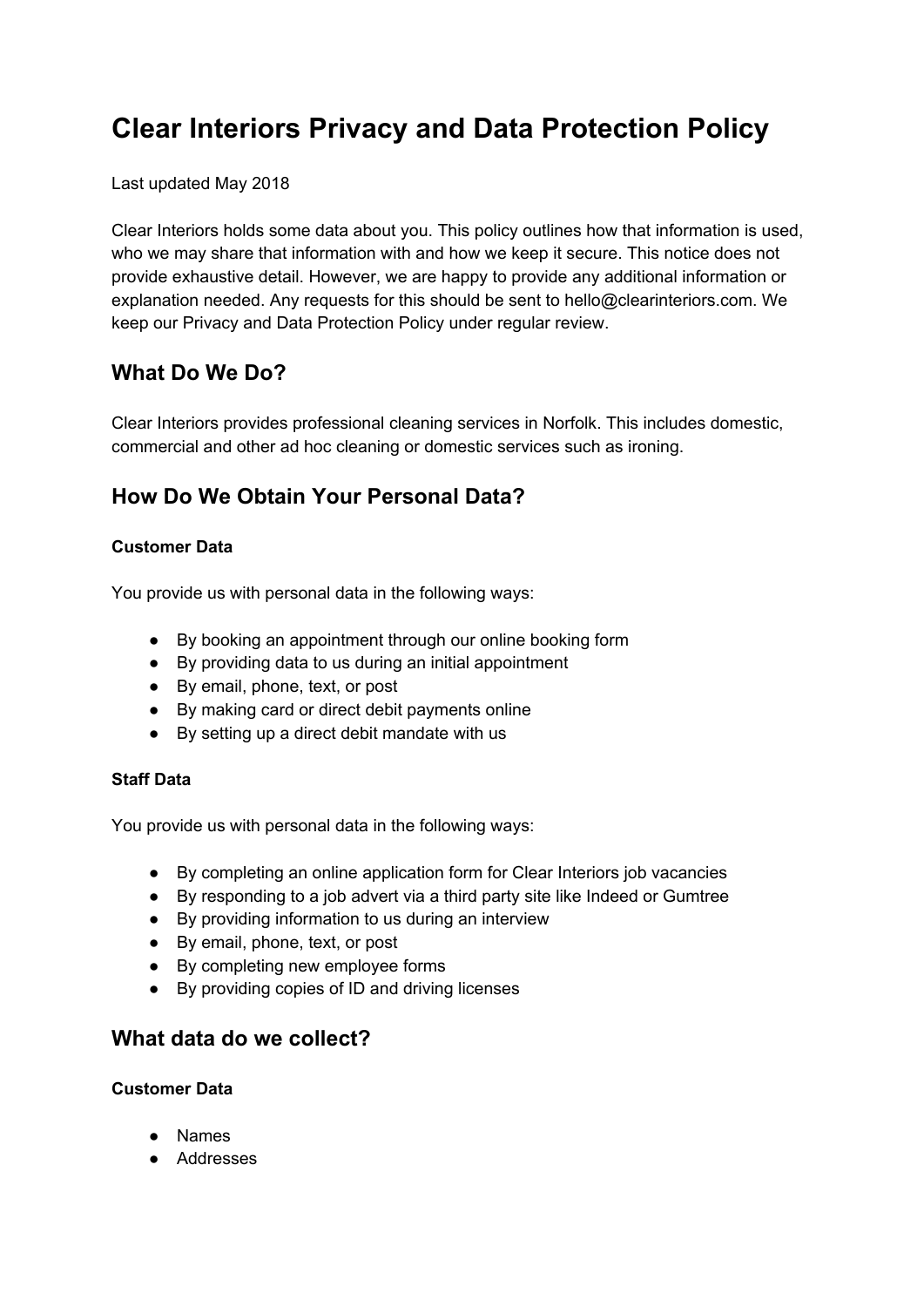- Contact details
- Bank details
- Partial credit and debit card details
- Home security alarm codes

#### **Staff Data**

- Names
- Addresses
- Contact details
- Bank details
- ID and driving licenses
- Date of Birth
- National Insurance number
- Medical information about staff when this relates to absence or adaptations at work and may include doctors notes

We use this information in order to provide you with our professional cleaning services and to legally employ staff, oversee their work and provide effective training and management. This means that the legal basis of our holding your personal data is for legitimate interest.

Following final cancellation of our services, all customer personal data will be deleted within 2 weeks. With staff data, we hold this for 2 years. This enables us to process any complaint you may make. In this case the legal basis of our holding your personal data is for contract administration.

### **How do we use your personal data?**

We act as a data controller for use of your personal data to provide professional cleaning services and act as an employer for our staff, processing pay, overseeing and managing their work. We also act as a controller and processor in regard to the processing of your data from third parties such as various software companies whose products we use in order to deliver our service. We act as a data controller and processor in regard to the processing of online payments.

We undertake at all times to protect your personal data, in a manner which is consistent with our duty of professional confidence and the requirements of the General Data Protection Regulation (GDPR) concerning data protection. We will also take reasonable security measures to protect your personal data storage.

We may use your personal data where there is an overriding public interest in using the information e.g. in order to safeguard an individual, or to prevent a serious crime. Also where there is a legal requirement such as a formal court order. We may use your data for marketing purposes such as newsletters but this would be subject to you giving us your express consent.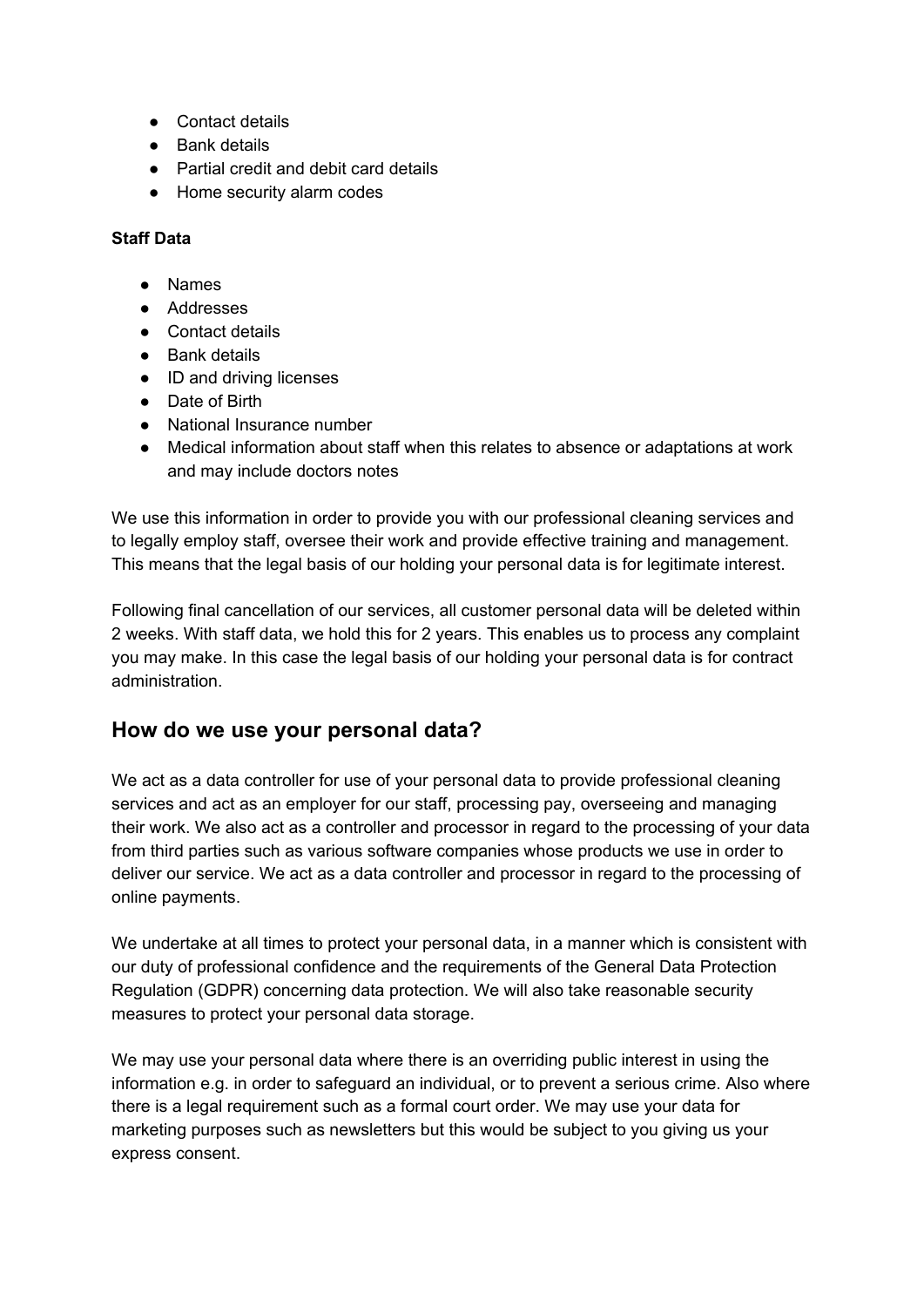# **Do you share information with other organisations?**

We will keep information about you confidential. We will only disclose your information with other third parties with your express consent with the exception of the following categories of third parties:

- Any contractors and advisors that provide a service to us or act as our agents on the understanding that they keep the information confidential
- Anyone to whom we may transfer our rights and duties under any agreement we have with you
- Any legal or crime prevention agencies and/or to satisfy any regulatory request if we have a duty to do so or if the law allows us to do so

# **What are your rights?**

Every individual has the right to see, amend, delete or have a copy of data held that can identify you, with some exceptions. You do not need to give a reason to see your data.

If you want to access your data you must make a subject access request in writing to hello@clearinteriors.co.uk.Under special circumstances, some information may be withheld. We shall respond within 20 working days from the point of receiving the request and all necessary information from you. Our response will include the details of the personal data we hold on you including:

- Sources from which we acquired the information
- The purposes of processing the information
- Persons or entities with whom we are sharing the information

You have the right, subject to exemptions, to ask to:

- Have your information deleted
- Have your information corrected or updated where it is no longer accurate
- Ask us to stop processing information about you where we are not required to do so by law.
- Receive a copy of your personal data, which you have provided to us, in a structured, commonly used and machine readable format and have the right to transmit that data to another controller, without hindrance from us.
- Object at any time to the processing of personal data concerning you

We do not carry out any automated processing, which may lead to automated decision based on your personal data.

If you would like to invoke any of the above rights then please write to the Data Controller at 105a Portersfield Road, Norwich, Norfolk, NR2 3JX or email [hello@clearinteriors.co.uk](mailto:hello@clearinteriors.co.uk).